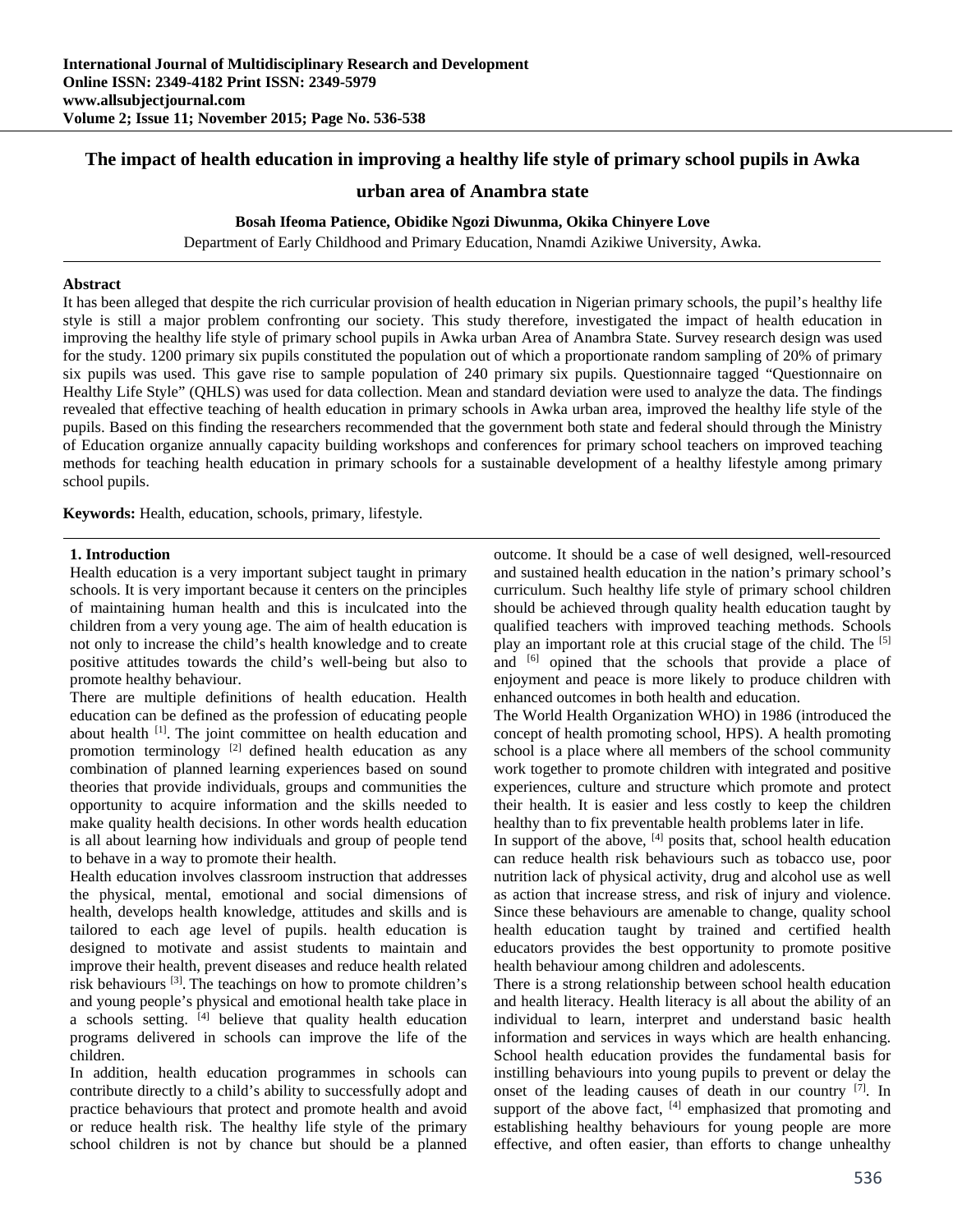behaviours already established in adult. In other words it is important to find better ways to provide quality school health education that will improve health and save life.

Most experts agree that education about issues like alcohol abuse is most effective if it begins at least two years before the behaviour is likely to start. This means that children eight and nine year old are not too young to learn about the danger of tobacco, alcohol and other drugs and that sexuality education also needs to be part of the experiences of primary school pupils. It is at this tender age that children learn skills they will use to make healthy choices through out their lifetime.

In Nigeria a school health policy has been put in place. This is because of a deep concern on the part of the government, communities and other agencies, for the overall well-being of members of the community especially the children. Without proper health, education is not possible. If the learners are healthy, then their minds will be more receptive to learning. As a result the school health policy seeks to put in place adequate facilities, resources and programmes, which guarantee physical and mental, safety and security of the school community to promote learning. The broad goals of the school health policy include among others to:

- Raise the awareness of the education sector to the value of implementing an effective school health, hygiene and nutrition programmes as one of its strategies to achieve the goals of education.
- Continue to improve the quality of health of members of the school community (pupils and staff) as part of the overall national health programme through the control of infectious diseases.
- Promote and encourage positive health knowledge, attitude and practices among pupils and school personnel [3].

According to <sup>[8]</sup> during the health promotion conference held in Lagos in 2004, it was emphasized that the classroom teacher is the key to creating the learning opportunities within and beyond the classrooms and of building pupils future capacities to grow and be productive. Through this, the pupils should accept life-long responsibilities for their health and social behaviour. The development of quality health education program is essential for the pupils to adopt and maintain healthy life style and this should be done at school settings [8]. These researchers  $[9]$  and  $[10]$  opined that lack of physical activities has led to the continuous increase of the percentage of the children unhealthy life style. This could be improved upon through a well-designed health education curriculum backed up with improved teaching methodology that is practically oriented. In the World Health Organization (WHO)'s information series on school health, a decade of evaluation research indicates three important findings regarding quality school health education programme:

- Health education that concentrates on developing health related skills and imparting health –related knowledge and attitude is more likely to help youths practice health enhancing behaviour.
- Skill development is more likely to result in the desired healthy behaviour when practicing; the skill is tied to the content of a specific health behaviour or health decision.
- The most effective method of skill development is learning by doing – involving the children in active, participatory experience, rather than passive ones [1]. Health education in primary schools should be pupils involving, it should be

practically based. This will make the pupils to be active learners.

# **Statement of the Problem**

It has been alleged that despite the teaching of health education in primary schools, there is still a high level of unhealthy life styles among the primary school pupils. This becomes worrisome to the researchers; hence this study investigated the impact of health education on improving the healthy life style of the pupils in Awka urban primary schools.

**Research Question**: How has the teaching of health education improved the healthy life style of primary six pupils in Awka Urban Area of Anambra state.

### **Methodology**

Survey Design was adopted for the study. Reason being that the study sought the opinions of respondents. The study was carried out in all the twenty (20) primary schools in Awka urban area of Anambra State. The population is made up of one thousand two hundred (1200) primary six pupils. Proportionate random sampling technique was used to select 20%of primary six pupils from each school resulting to sampled population of 240 primary six pupils. The reason for using primary six (6) pupils is that they have been in school for at least six years that the teaching of health education would have made an impact on their health life style. Research instrument which was adapted by the researcher, titled Questionnaire for Healthy Life Style (QHLS) was used for collecting data from the pupils. The purpose of the study guided the designing of the questionnaire. Likert four point rating scale was used. Strongly Agreed (SA) 4 point, Agree (A) 3 point, Disagreed (D) 2 point, strongly disagreed (SD) 1 point. A mean of 2.5 and above indicated acceptance and a mean below 2.50 indicated rejection. The instrument was validated by two (2) experts each from Department of Early Childhood Education, and Measurement and Evaluation of University of Nigeria Nsukka. The reliability coefficient of the instrument was determined using Crombach alpha correlation coefficient and a correlation coefficient of 0.89 was obtained. This high correlation coefficient value shows that the instrument was reliable. The data collected was analyzed using mean and standard deviation

#### **Result**

| S/N            | <b>Ouestion items</b>                                       | mean | <b>SD</b> | <b>Decision</b> |
|----------------|-------------------------------------------------------------|------|-----------|-----------------|
| 1              | Eating a balanced diet makes<br>me healthy                  | 3.9  | 16.35     | Accepted        |
| 2              | Keeping my personal<br>belongings clean makes me<br>healthy | 3.2  | 9.41      | Accepted        |
| 3              | Hand washing practice with<br>soap makes me healthy         | 3.4  | 9.02      | Accepted        |
| $\overline{4}$ | Having a little exercise every<br>day makes me healthy      | 3.9  | 8.95      | Accepted        |
| 5              | Living in a clean environment<br>makes me healthy           | 3.6  | 10.15     | Accepted        |
| 6              | Taking my siesta after school<br>makes me healthy           | 3.4  | 9.51      | Accepted        |
| 7              | Drinking enough water makes<br>me healthy                   | 3.5  | 9.26      | Accepted        |
| 8              | Brushing my teeth makes me<br>healthy                       | 3.3  | 10.35     | Accepted        |
|                |                                                             |      |           |                 |

**Table 1:** The Mean Ratings of Primary six Pupils on how Health Education has improved their Healthy Life Style.